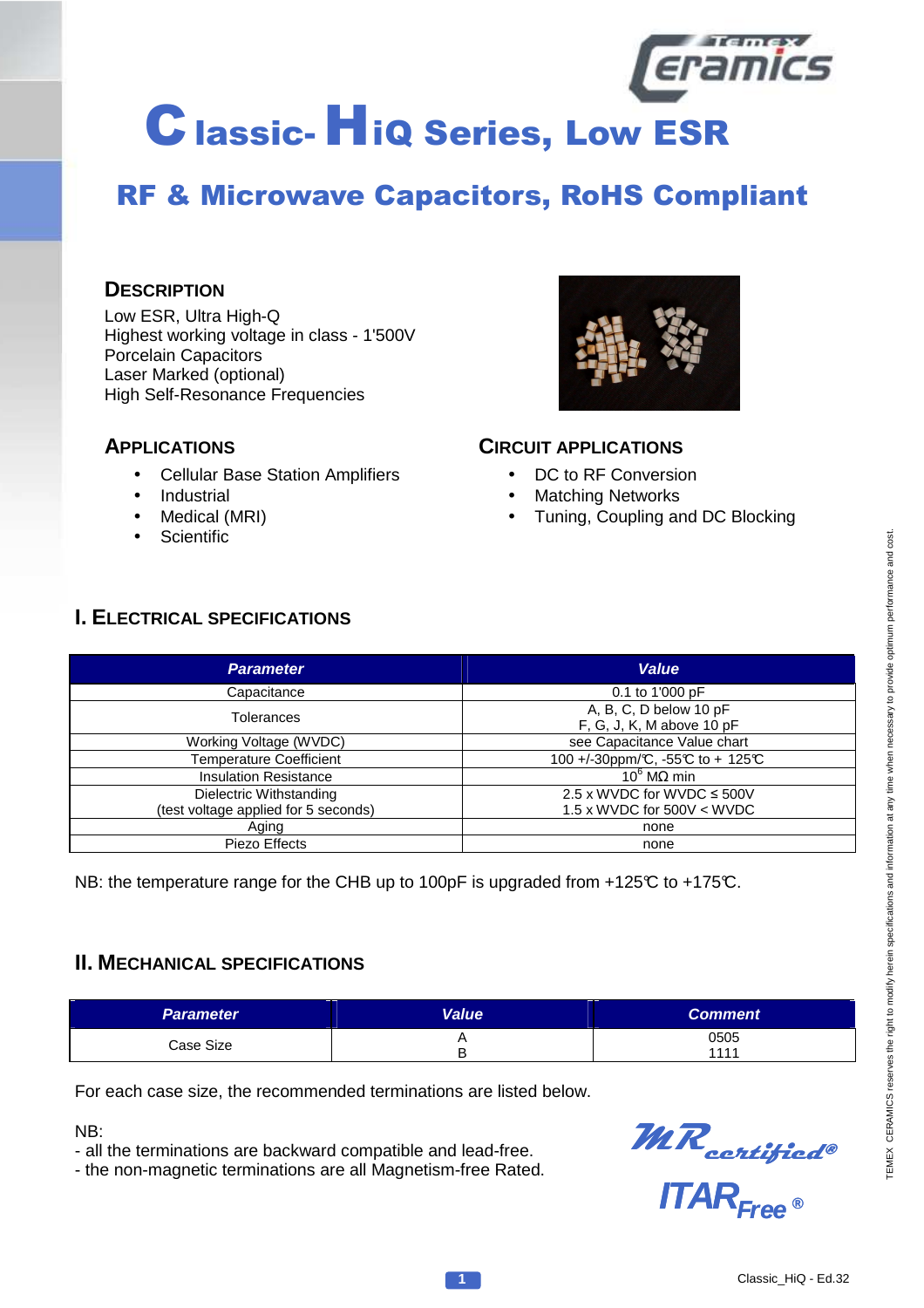

| <b>Termination Type</b>          | Code | <b>CHA</b>       | <b>CHB</b>       |
|----------------------------------|------|------------------|------------------|
| Standard (tin-plated nickel)     | S    | <b>AVAILABLE</b> | <b>AVAILABLE</b> |
| Non-magnetic (tin-plated copper) |      | <b>AVAILABLE</b> | <b>AVAILABLE</b> |

### **III. ENVIRONMENTAL SPECIFICATIONS**

| <b>Parameter</b>           | <b>Value</b>                                                  |
|----------------------------|---------------------------------------------------------------|
| Life Test                  | 2'000 hours, $+125C$<br>at 2.0 x WVDC (standard WVDC range)   |
| Moisture Resistance Test 1 | 240 hours, 85% relative humidity at +85°C<br>(ESA/SCC n'3009) |
| Moisture Resistance Test 2 | 56 days, 93% relative humidity at +40°C<br>0V. 5V. WVDC       |

## **IV. OUTLINE DIMENSIONS**

| <b>Parameter</b> | А<br>(0505)        | B<br>(1111)        |
|------------------|--------------------|--------------------|
| Length $(L)$     | $1.40 \pm 0.25$ mm | $2.80 \pm 0.40$ mm |
| Width (W)        | $1.40 \pm 0.25$ mm | $2.80 \pm 0.40$ mm |
| Thickness (T)    | $1.40$ mm (max.)   | $2.60$ mm (max.)   |
| End-Band (e)     | $0.25 \pm 0.15$ mm | $0.40 \pm 0.25$ mm |

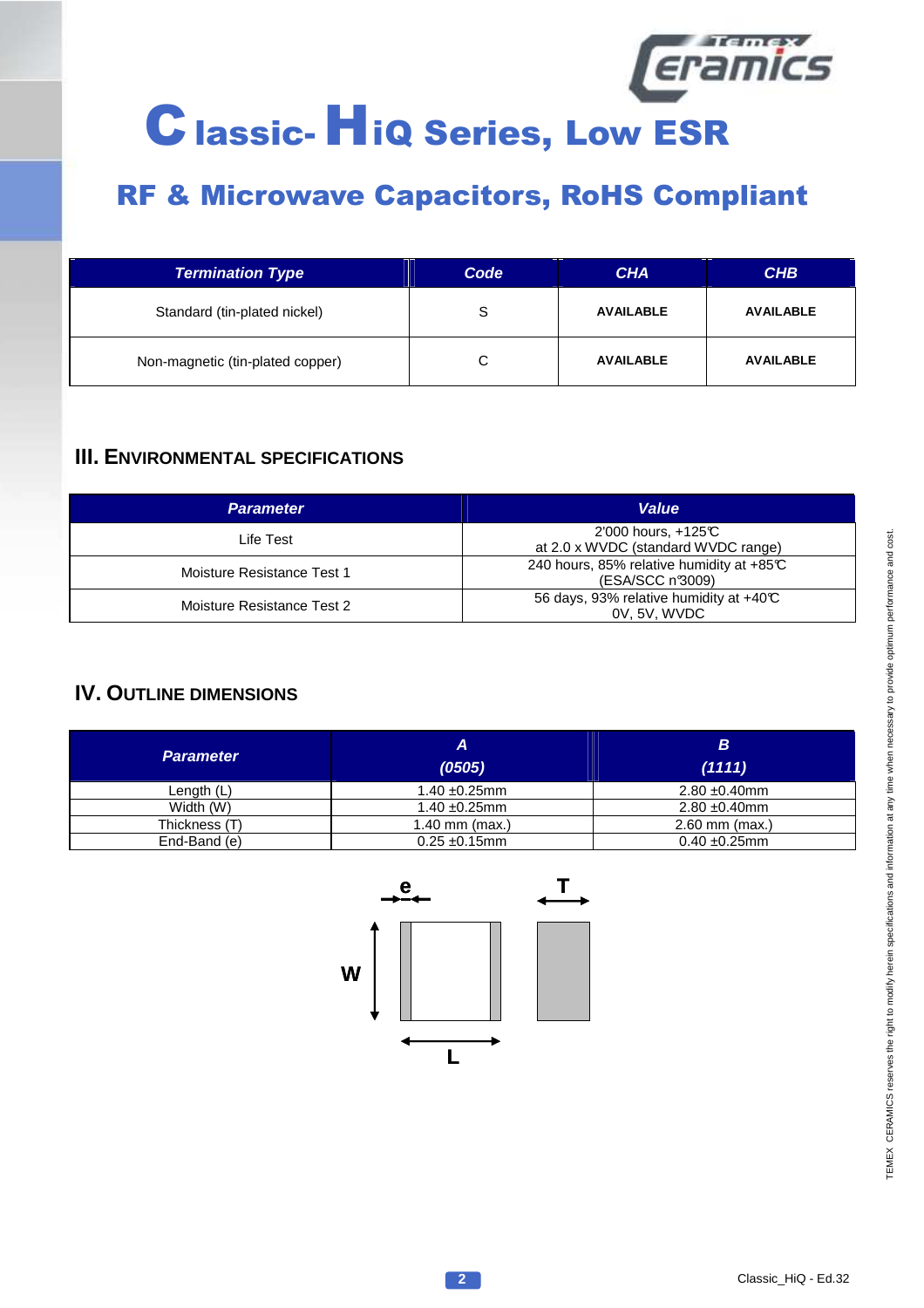

## **V. HOW TO ORDER**



NB: for capacitance values lower than 10pF, tolerances A, B, C and D apply. For capacitance values equal to or higher than 10pF, tolerances F, G, J and K apply;

## **VI. TAPE AND REEL**

The following chart gives the number of components per reel.

|                | CHA   | СНВ   |
|----------------|-------|-------|
| Parts per Reel | 3'000 | 1'000 |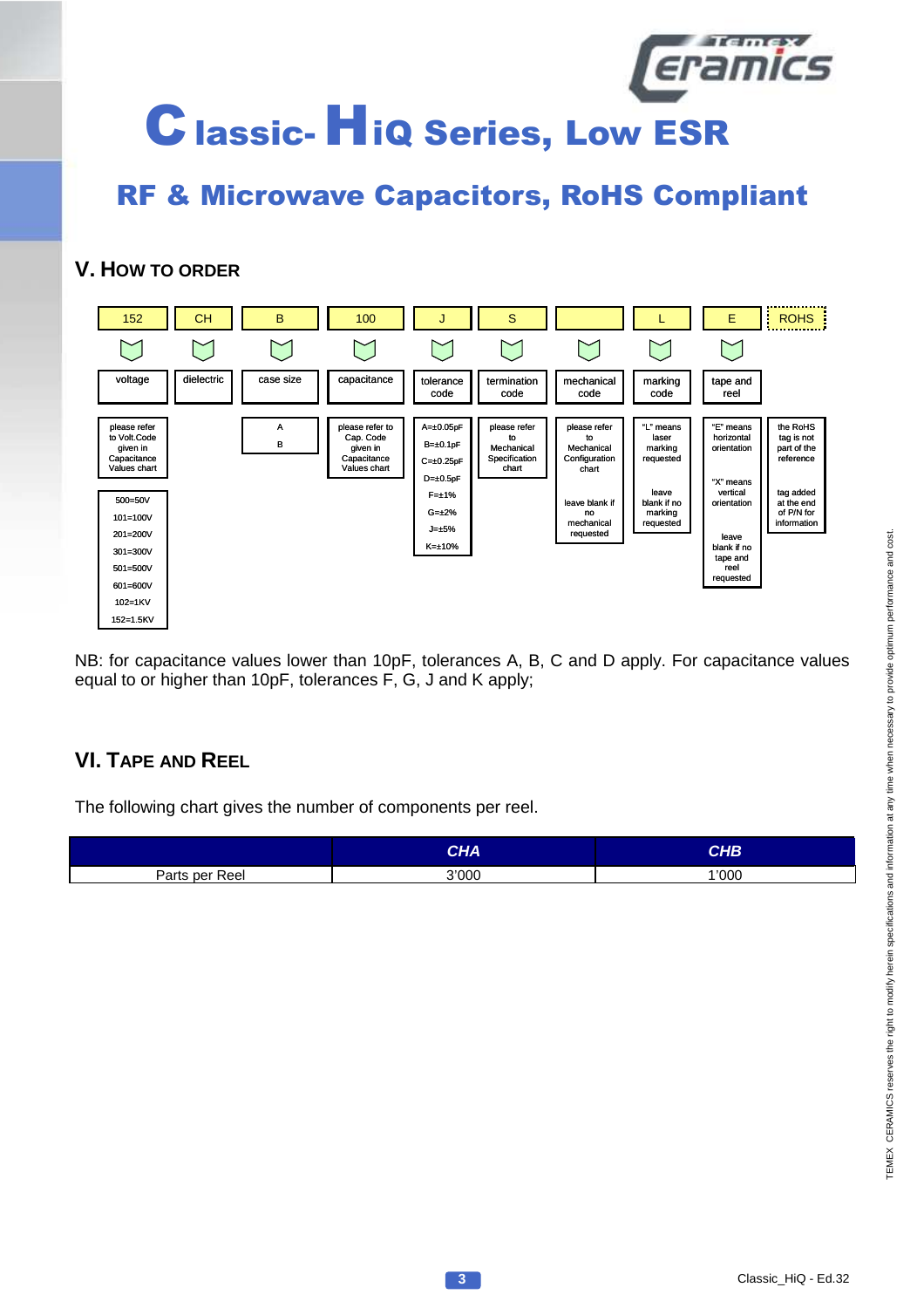

# RF & Microwave Capacitors, RoHS Compliant

## **VII. CAPACITANCE VALUES**

|                 | $\overline{B}$<br>A<br>(1111) |             |                 |                 | A               | $\overline{\mathbf{B}}$<br>(1111) |             |             |              |                 |                 |
|-----------------|-------------------------------|-------------|-----------------|-----------------|-----------------|-----------------------------------|-------------|-------------|--------------|-----------------|-----------------|
| Value (pF)      | Cap. Code                     | (0505)      | <b>Standard</b> | <b>Extended</b> | Value (pF)      |                                   | Cap. Code   |             | (0505)       | <b>Standard</b> | <b>Extended</b> |
| 0,1             | 0R <sub>1</sub>               |             |                 |                 | 18              | 180                               |             |             |              |                 |                 |
| 0,2             | OR2                           |             |                 |                 | $\overline{20}$ | 200                               |             |             |              |                 |                 |
| 0,3             | OR3                           |             |                 |                 | 22              | 220                               |             |             |              |                 |                 |
| 0,4             | OR4                           |             |                 |                 | $\overline{24}$ | 240                               |             |             |              |                 |                 |
| 0,5             | 0R <sub>5</sub>               |             |                 |                 | $\overline{27}$ | 270                               |             |             |              |                 |                 |
| 0,6             | OR6                           |             |                 |                 | $\overline{30}$ | 300                               | <b>250V</b> |             |              |                 |                 |
| 0,7             | OR7                           |             |                 |                 | 33              | 330                               |             |             |              |                 |                 |
| 0,8             | 0R8                           |             |                 |                 | 36              | 360                               |             |             |              |                 |                 |
| 0,9             | 0R9                           |             |                 |                 | 39              | 390                               |             |             |              |                 |                 |
| 1,0             | 1R <sub>0</sub>               |             |                 |                 | 43              | 430                               |             | 500V        | <b>1500V</b> |                 |                 |
| 1,1             | 1R1                           |             |                 |                 | 47              | 470                               |             |             |              |                 |                 |
| 1,2             | 1R2                           |             |                 |                 | 51              | 510                               |             |             |              |                 |                 |
| 1,3             | 1R3                           |             |                 |                 | 56              | 560                               |             |             |              |                 |                 |
| 1,4             | 1R4                           |             |                 |                 | 62              | 620                               |             |             |              |                 |                 |
| 1,5             | 1R5                           |             |                 |                 | 68              | 680                               | <b>200V</b> |             |              |                 |                 |
| 1,6             | 1R6                           |             |                 |                 | $\overline{75}$ | 750                               |             |             |              |                 |                 |
| 1,7             | 1R7                           |             |                 |                 | $\overline{82}$ | 820                               |             |             |              |                 |                 |
| 1,8             | 1R8                           |             |                 |                 | 91              | 910                               |             |             |              |                 |                 |
| 1,9             | 1R9                           |             |                 |                 | 100             | 101                               |             |             |              |                 |                 |
| 2,0             | 2R <sub>0</sub>               |             |                 |                 | 110             | 111                               |             |             |              |                 |                 |
| 2,1             | 2R1                           |             |                 |                 | 120             | $\overline{121}$                  |             |             |              |                 |                 |
| 2,2             | 2R2                           | <b>250V</b> | 500V            | <b>1500V</b>    | 130             | $\overline{131}$                  |             |             |              |                 |                 |
| 2,4             | 2R4<br>2R7                    |             |                 |                 | 150<br>160      | 151<br>161                        |             | 300V        | 1000V        |                 |                 |
| 2,7<br>3,0      | 3R <sub>0</sub>               |             |                 |                 | 180             | 181                               |             |             |              |                 |                 |
|                 | 3R3                           |             |                 |                 | 200             | 201                               |             |             |              |                 |                 |
| 3,3<br>3,6      | 3R <sub>6</sub>               |             |                 |                 | 220             | 221                               |             |             |              |                 |                 |
| 3,9             | 3R9                           |             |                 |                 | 240             | 241                               |             |             |              |                 |                 |
| 4,3             | 4R3                           |             |                 |                 | 270             | 271                               |             |             |              |                 |                 |
| 4,7             | 4R7                           |             |                 |                 | 300             | 301                               |             |             |              |                 |                 |
| 5,1             | 5R1                           |             |                 |                 | 330             | 331                               |             |             |              |                 |                 |
| 5,6             | 5R6                           |             |                 |                 | 360             | 361                               |             | <b>200V</b> | 600V         |                 |                 |
| 6,2             | 6R2                           |             |                 |                 | 390             | 391                               |             |             |              |                 |                 |
| 6,8             | 6R8                           |             |                 |                 | 430             | 431                               |             |             |              |                 |                 |
| 7,5             | 7R5                           |             |                 |                 | 470             | 471                               |             |             |              |                 |                 |
| 8,2             | 8R2                           |             |                 |                 | 510             | 511                               |             |             |              |                 |                 |
| 9,1             | 9R1                           |             |                 |                 | 560             | 561                               |             | <b>100V</b> |              |                 |                 |
| 10              | 100                           |             |                 |                 | 620             | 621                               |             |             |              |                 |                 |
| 11              | 110                           |             |                 |                 | 680             | 681                               |             |             | <b>300V</b>  |                 |                 |
| $\overline{12}$ | 120                           |             |                 |                 | 750             | 751                               |             |             |              |                 |                 |
| 13              | 130                           |             |                 |                 | 820             | 821                               |             | 50V         |              |                 |                 |
| 15              | 150                           |             |                 |                 | 910             | 911                               |             |             |              |                 |                 |
| 16              | 160                           |             |                 |                 | 1 0 0 0         | 102                               |             |             |              |                 |                 |

NB: special values, tolerances, higher WVDC and matching available, please consult factory. Dielectric withstanding test is done at 1.8 x WVDC for Extended Range values ≥ 820pF.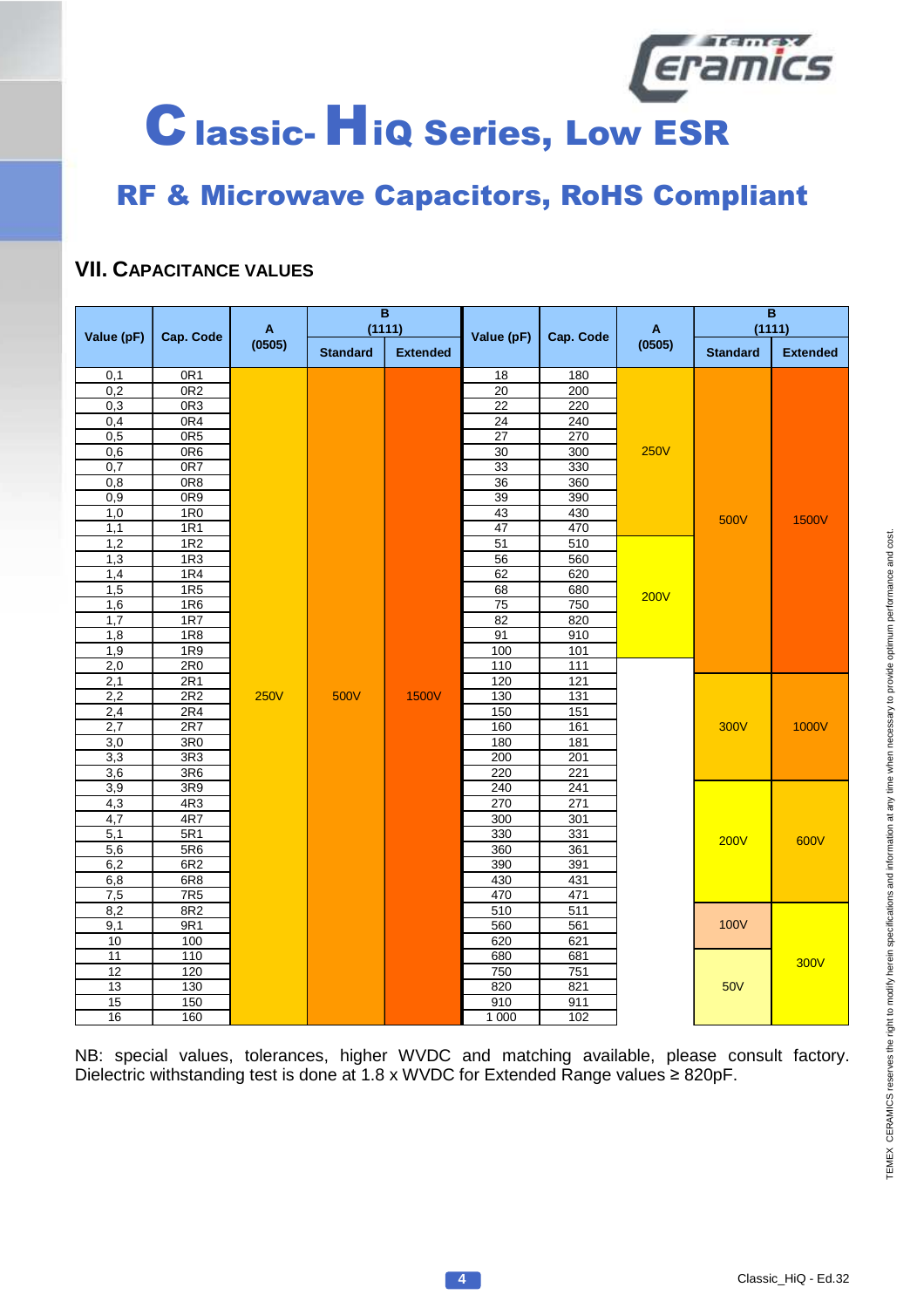

# RF & Microwave Capacitors, RoHS Compliant

## **VIII. MECHANICAL CONFIGURATIONS**

#### **VIII.1. Lead/Ribbon and Wire Types**

| <b>Configuration Type</b> | Code                      | <b>Description</b>        |
|---------------------------|---------------------------|---------------------------|
|                           | $\mathbf 1$               | Micro-strip Ribbon        |
|                           | $\sqrt{2}$                | Axial Ribbon              |
|                           | $\ensuremath{\mathsf{3}}$ | Radial Ribbon             |
|                           | $\mathbf 5$               | Narrow Micro-strip Ribbon |
|                           | $\,6\,$                   | Radial Wire               |
|                           | $\overline{\mathbf{7}}$   | <b>Axial Wire</b>         |

NB: when coding ribbons or wires for the description of the part, the termination has to be mentioned for MR<sub>certified</sub> types to ensure that only non-magnetic materials are used.

Examples : 501 CHB 470 J1L any termination material could be used<br>501 CHB 470 JC1L only non-magnetic termination materials only non-magnetic termination materials could be used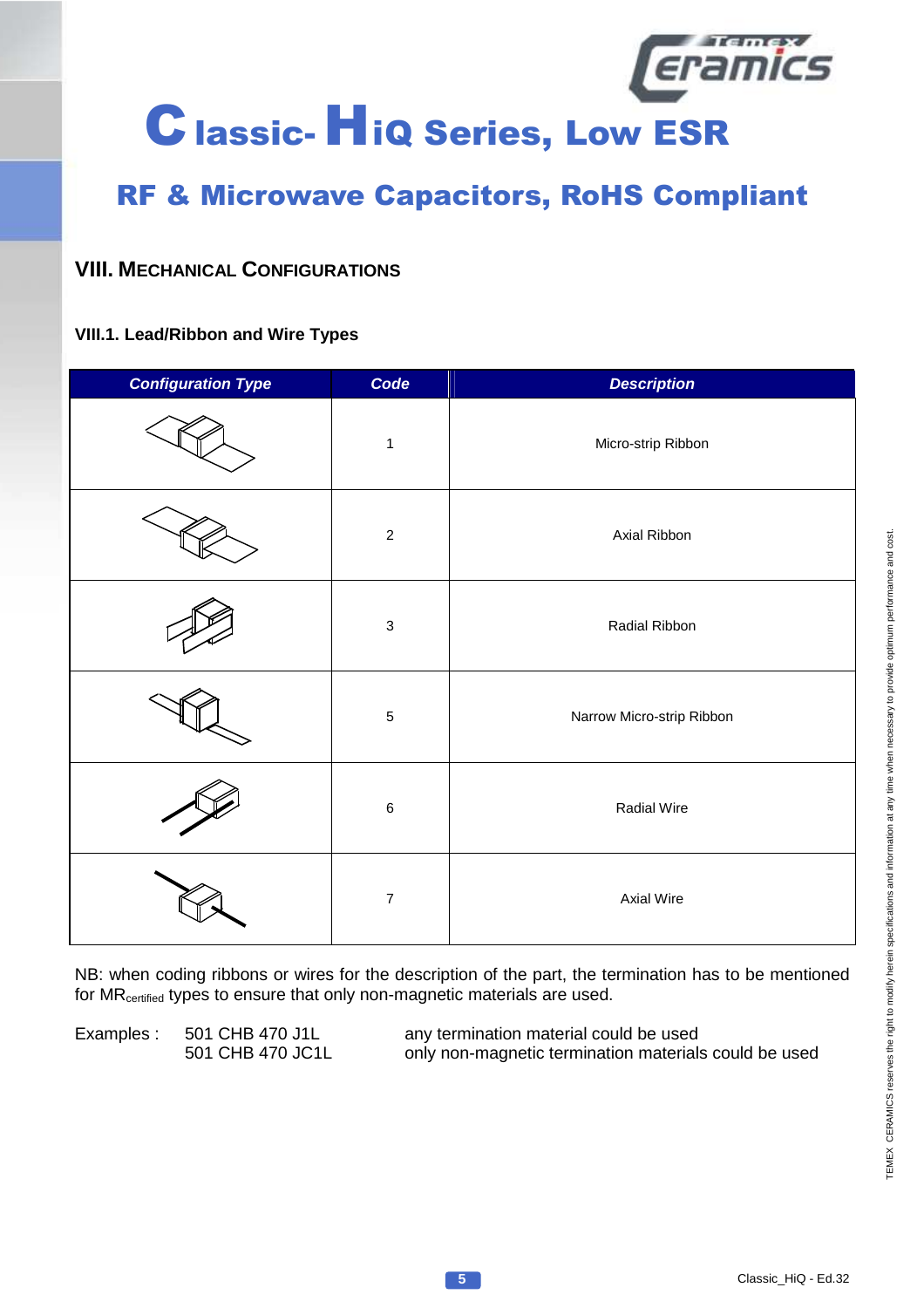

# RF & Microwave Capacitors, RoHS Compliant

#### **VIII.2. Lead/Ribbon and Wire Matrix**

| <b>Termination Type</b>   | Code | <b>CHA</b> | <b>CHB</b>                |
|---------------------------|------|------------|---------------------------|
| Micro-strip Ribbon        |      |            | AVAILABLE <sup>(2</sup> ) |
| Axial Ribbon              | 2    |            | AVAILABLE <sup>(3)</sup>  |
| Radial Ribbon             | 3    |            | <b>AVAILABLE</b>          |
| Narrow Micro-strip Ribbon | 5    |            | <b>AVAILABLE</b>          |
| <b>Radial Wire</b>        | 6    |            | AVAILABLE <sup>(1)</sup>  |
| Axial Wire                | 7    |            | AVAILABLE <sup>(1)</sup>  |

(1) values 0R1 0R2 and 0R3 non available with this termination. Non ROHS terminations.

(2) value 0R1 non available with this termination

(3) values 0R1 0R2 and 0R3 non available with this termination

#### **VIII.3. Lead/Ribbon and Wire Dimensions**

Within each cell, first the length and then the width/diameter of any single ribbon or wire are given.

| $\overline{\phantom{a}}$<br><b>Termination Type</b> | Code           | <b>CHA</b> | <b>CHB</b>    |
|-----------------------------------------------------|----------------|------------|---------------|
| Micro-strip Ribbon                                  | 1              |            | 8.00<br>2.40  |
| Axial Ribbon                                        | $\overline{2}$ |            | 8.00<br>2.40  |
| Radial Ribbon                                       | 3              |            | 8.00<br>2.40  |
| Narrow Micro-strip Ribbon                           | 5              |            | 8.00<br>1.27  |
| <b>Radial Wire</b>                                  | 6              |            | 20.00<br>0.60 |
| <b>Axial Wire</b>                                   | 7              |            | 20.00<br>0.60 |

NB: dimensions are in mm, length is the minimum value.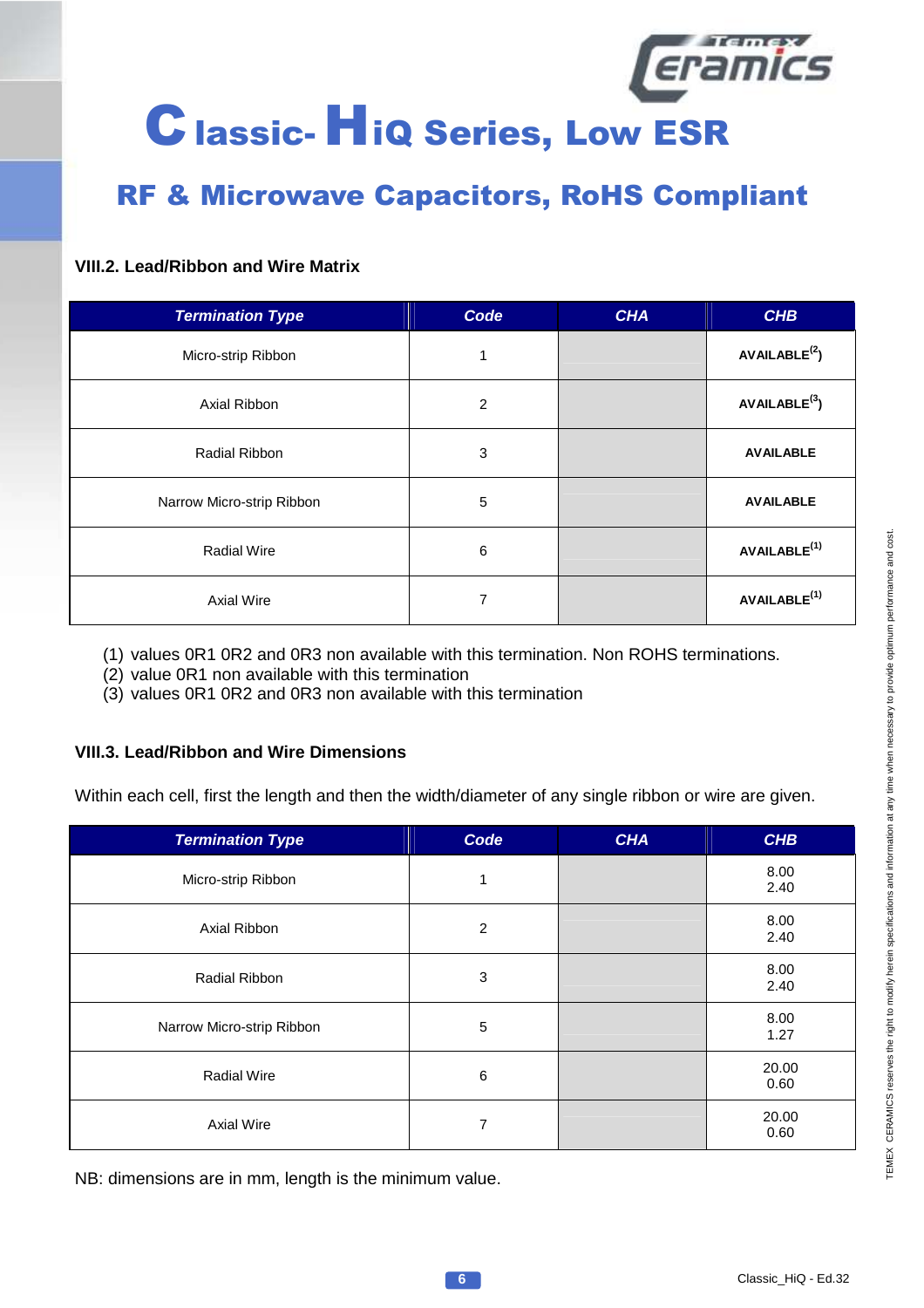

# RF & Microwave Capacitors, RoHS Compliant

## **IX. PERFORMANCE DATA**

#### **IX.1. ESR**



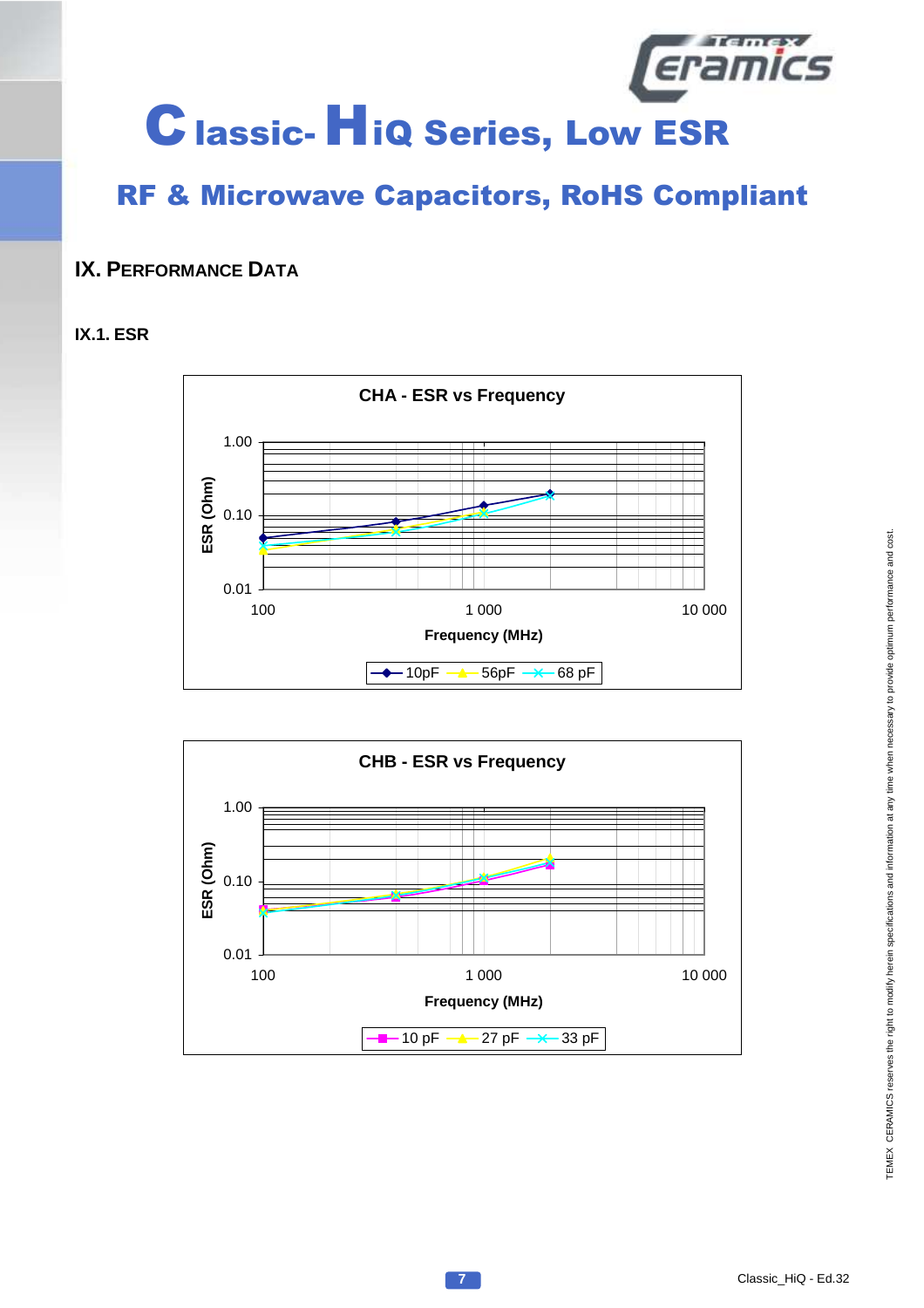

#### **IX.2. Current Rating**



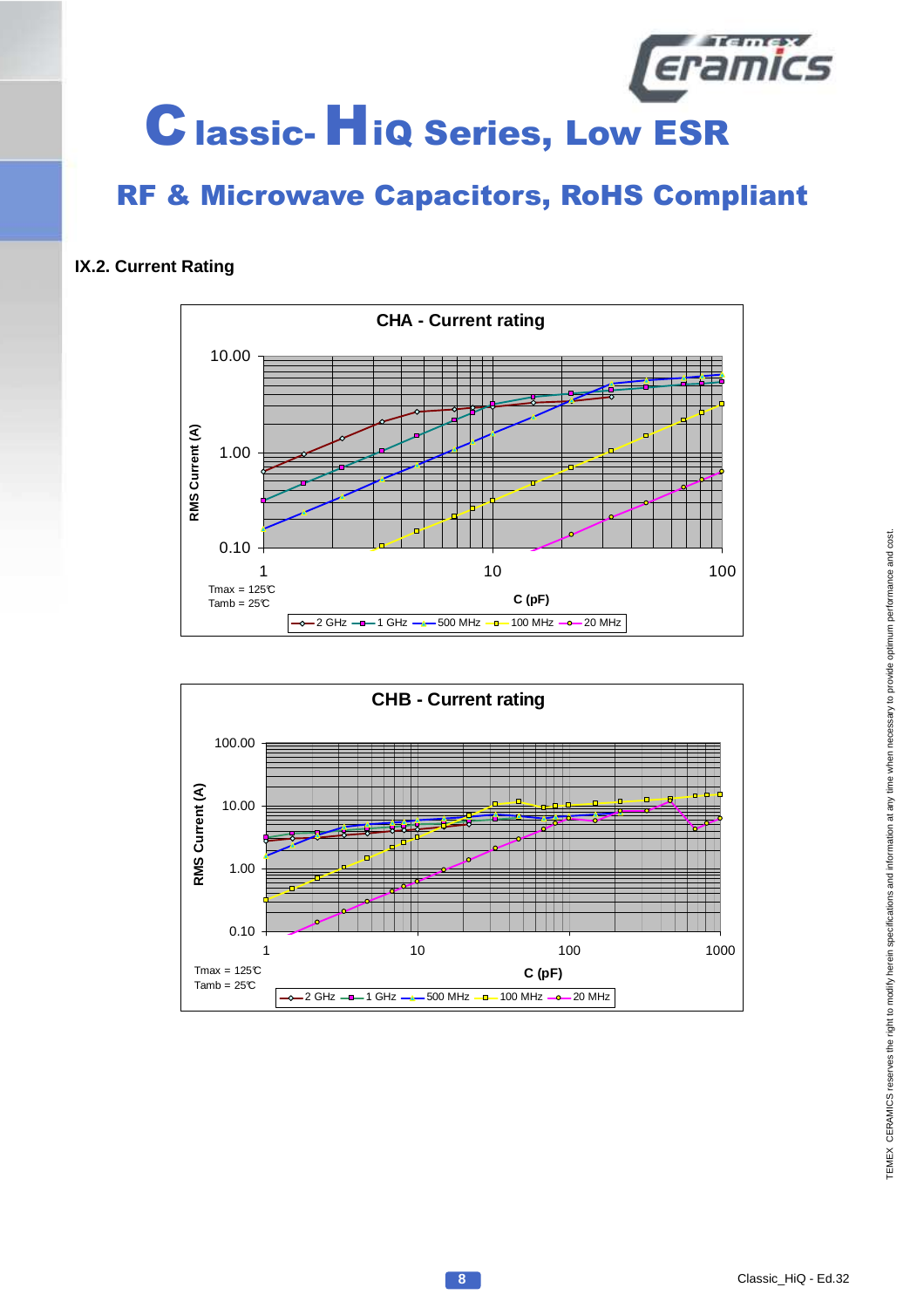

**IX.3. Q Factor**